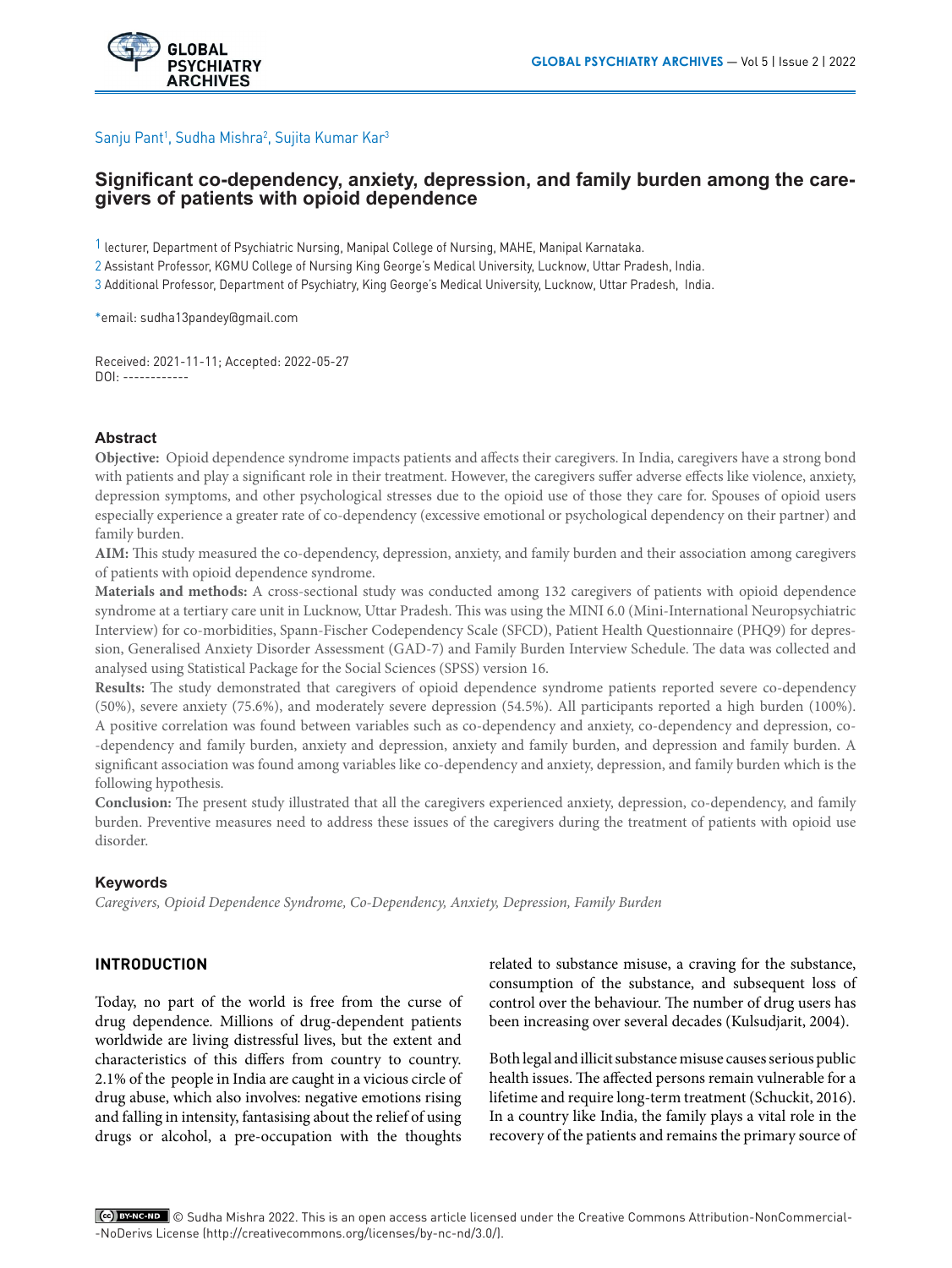attachment, nurturing, and socialisation (Zimić and Jukić, 2012).

Abuse, domestic violence, and adverse family circumstances often arise due to opioid use disorder. Spouses often suffer a greater emotional and physical distress rate, whereas children may experience a higher rate of behavioural disturbances (Pradhan and others, 2012).

Co-dependency often develops among the caregivers, especially in spouses, which helps to maintain substance misuse behaviour among patients (Sarkar and others, 2013; Panaghi and others, 2016). The opioid use behaviour of patients places quite a burden on the caregivers (in terms of mental, physical, social, and financial) (Sharma and others, 2019). Most caregivers also reported depressive symptoms, anxiety, and psychological strain due to the opioid abuse in their family (Soares and others, 2016).

Nonetheless, caregivers provide support, motivation and get involved in the therapeutic process of the patients' treatment. Therefore, changing the family structure and dynamics in our current society can influence opioid use and its impact on caregivers (Zimić and Jukić, 2012).

### **Prevalence and incidence of opioid users**

The United Nations (UN) World Drug Report 2019 stated that around 35 million individuals struggle with substance misuse disorders globally. Only one out of every seven people are treated for it (UN, 2019). Another concerning factor is the method of administering opioids through injection. Worldwide around 11 million individuals injected drugs, including 1.4 million with HIV and 5.6 million with hepatitis C. Abscesses (56%), clogged veins (53%), and overdose episodes (41%) are among the additional issues that intravenous drug users (IDU) experience. Furthermore, almost all IDUs (98%) are opioid-dependent, putting them at risk of the consequences that come with opioid addiction (UN, 2019). According to a national survey on the extent and pattern of substance misuse in India, it is estimated that about 22.6 million individuals use opioids. Nationally, the most common opioid used is heroin (1.14%). The overall prevalence of the current use of an opioid is 2.06%, and about 0.55% of Indians are estimated to need help for their opioid use problems (harmful use and dependence). States like Uttar Pradesh, Punjab, Haryana, Delhi, Maharashtra, Rajasthan, Andhra Pradesh, and Gujarat contributed to more than half of the people with opioid use disorder (Ambekar and others, 2019).

Substance abusers also harm the physical well-being of their family members (Bush and others, 1996). The prevalence and magnitude of physical, sexual, and neglect in substance-abusing families are widespread. The mental health of family members is often badly affected by the substance-abusing person. In the long run, children from these homes are more likely to develop anxiety disorders, substance misuse and depression (Friedman, 1996).

## **Caregiver burden and co-dependency in opioid use disorder**

Caregivers of patients with opioid dependence syndrome describe that the illness affects the caregivers and the opioid-dependent and leads to problematic events. For example, "financial burdens" and "disruption of routine activities" that influence everyone's lives in the family. These problems have been considered significant burdens (Jain and others, 2017; Gupta and others, 2014).

The family environment can determine the burden on the family in terms of coping styles of a family member and the tolerance of the patient's aberrant behaviour (Jain and others, 2017; Choudhary, 2016). Most caregivers, especially spouses, develop maladaptive strategies, such as co-dependency. The caregivers often defend and make excuses for the addict and will do anything to remain in their good graces, being sure not to raise their anger (Askian and others, 2018; Bortolon and others, 2016).

Several studies show the multiple consequences of caregiver burden, such as mental health problems (depression, anxiety, stress and burnout syndrome; physical health deterioration such as diabetes, and other adverse effects such as family dysfunction, family leisure and activities reducd, social stigma, excessive use of health services, and a financial burden (Biegel and others, 2010; Bortolon and others, 2016; Soares and others, 2016).

Faced with the negative influence of this addicted person's behaviour, the entire family structure can be shattered; nonetheless, the family endures varied degrees of both closeness and alienation (Mannelli, 2013).

Many studies show that caregivers have a higher prevalence of illness and suffer domestic violence, as well as deteriorated mental, emotional, and interpersonal functioning. This also includes issues with social adjustment, the relationship with the drug-using person, stress, anxiety, depressive mood, family togetherness, family involvement, conflict, and, in the case of children – behaviour and financial issues (Li and others, 2013; Marcon and others, 2012; Zimić and Jukić, 2012). Sometimes the caregivers have to deal with legal and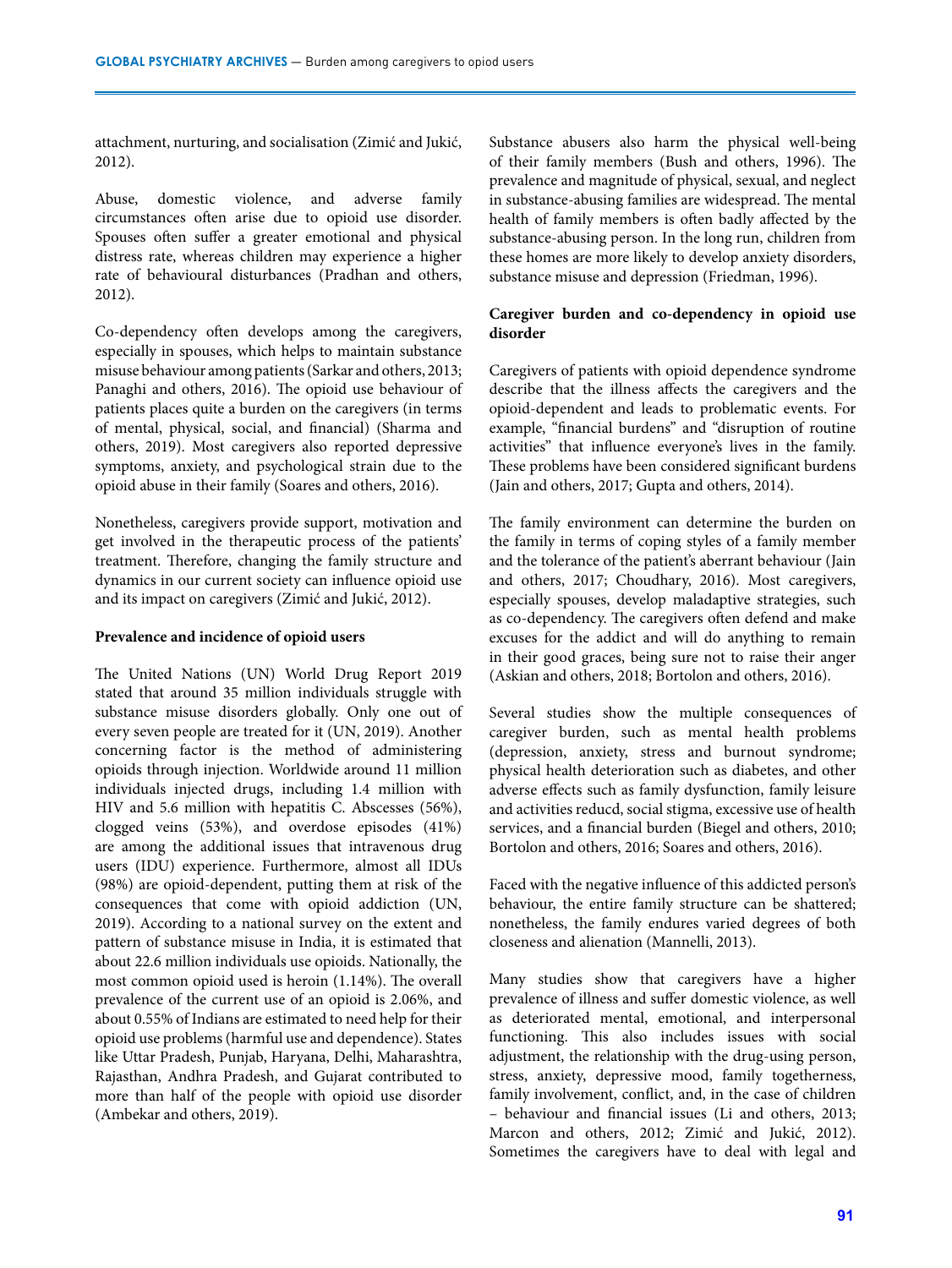financial problems too. The financial burden of drug abuse can lead to a child being undereducated and malnourished. Children substance abusers are also likely to grow up in precarious homes. So, these problems have a considerable global impact on family members (Sharma and others, 2019; Kronenberg and others, 2015). Because of several circumstances like concern for the family, the culture of interdependence, and the absence of sufficient mental health experts, the caregiver plays a critical role in the care and support of people with drug dependency.

This is a significant issue in India and needs extensive research for better

understanding. We hypothesised that there was a significant association between co-dependency, depression, anxiety, and family burden among caregivers of patients with opioid dependence syndrome. This study aimed to measure the co-dependency, depression, anxiety, and family burden and their association among caregivers of patients with opioid dependence syndrome.

### **METHODS**

#### **Sample and data collection**

A cross-sectional study was conducted to assess codependency, depression, anxiety, and the association between each among the caregivers of opioid dependence syndrome who were enrolled at a tertiary care unit in Lucknow, Utter Pradesh, India, at the time of the study (November 2019 to February 2020). The institutional ethics committee approved this study vide letter number 1205/Rcell-19 with reference code 97th ECM IID/P5.

Subjects were recruited from opioid substitution treatment clinics inpatient and outpatient services by screening all opioid-dependence syndrome registrants (as per ICD-10) and their caregivers who met the selection criteria.

#### See Figure 1 below.

A purposive sampling technique was used to recruit participants in the study. The inclusion criteria was: patients can be of either gender, aged ≥18 years, with no clinical co-morbid psychiatric illnesses (as per MINI 6.0), and are on treatment. Inclusion criteria used in the study for caregivers was: the caregivers with ≥18 years of age, can be of either gender, involved in the care of the patient for the past 12 months, and healthy (not having any diagnosed major medical illnesses or untreated medical illnesses like diabetes, hypertension, endocrinological disorders, HIV, hepatitis, tuberculosis) by general clinical evaluation.



#### **Figure 1.**

Written and informed consent had been obtained from both patients and caregivers for enrolment in the study.

### **Operational definitions**

Co-dependency refers to excessive emotional and psychological trust among the caregivers of patients with opioid dependence syndrome. Anxiety and depression means a feeling of intense fear, tension, stress, and sadness experienced by caregivers of patients with opioid dependence syndrome. The family burden is the burden that caregivers of patients with opioid dependence syndrome suffer in terms of financial distress, social isolation, and psychological tension.

Clinical variables included in the study were a family history of psychiatric illness, duration of illness, any other substance misuse, age of onset of illness, duration of treatment, presence of medical morbidity, and medication used.

### **Assessment tools**

This cross-sectional survey was carried out in the hospital setting; socio-demographic and clinical data was collected from the caregivers and patients. The questionnaire was in six parts: MINI 6.0 for co-morbidities, socio-demographic and clinical data, Spann-Fischer Co-Dependency Scale, Patient Health Questionnaire-9 for depression, Generalised Anxiety Disorder-7, and Family Burden Interview Schedule.

The socio-demographic data included patients' age, gender of patients, educational status of patients, and occupation of patients, caregivers' age, caregivers' educational status, caregiver's occupation, family monthly income, area of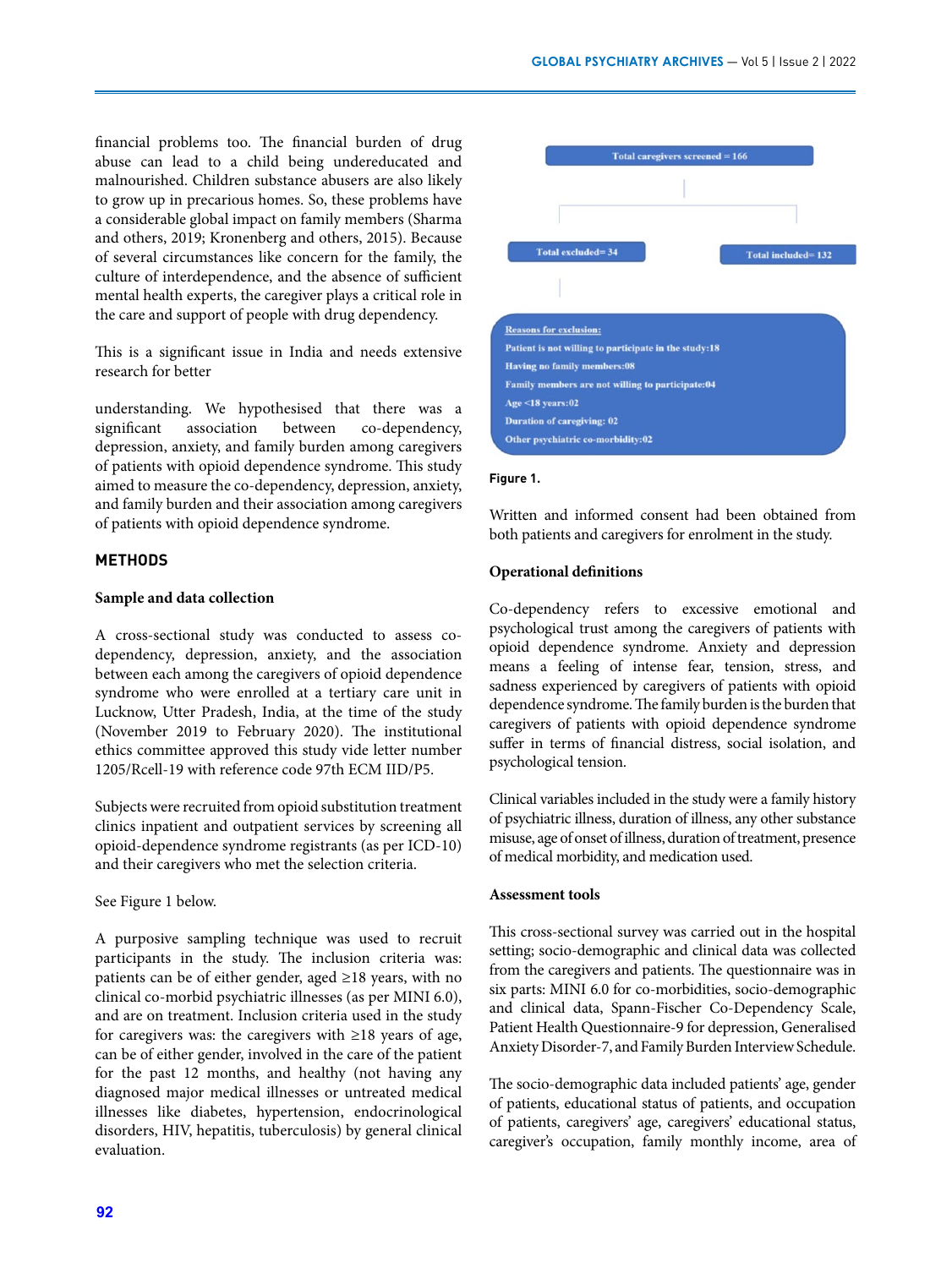living, religion, type of family, relationship with patients.

**MINI 6.0** is a structured interview for the major psychiatric disorders in DSM-IV-TR and ICD-10 developed by (Sheehan, 1998). It has 16 modules, each corresponding to a category of diagnosis. It is used in the study to find out about co-morbidities in patients.

**Spann-Fischer Codependency Scale** is a tool used to define and assess co-dependency produced by Fischer and Spann (1991). It consists of 16 self-report items.

**Generalised Anxiety Disorder-7 (GAD-7**) represents an anxiety measure based on seven items, scored from 0-3 developed by (Spitzer and others, 2006).

**Patient Health Questionnaire-9 (PHQ-9)** is a screening instrument with nine items designed to measure depression over the last two weeks (Kroenke and others, 2001).

**Family Burden Interview Schedule (FBIS)** is a semistructured interview schedule covering six areas (Pai and Kapur, 1981). Each rated 24 items on a 3-point scale and were assessed among the selected caregivers to measure the family burden.

### **Data analysis**

The questionnaires were coded before entering the data into the computer by the researcher. The sample database was checked for incomplete questionnaires, which were excluded from the research. SPSS version 16 was used for data analysis. Descriptive statistics such as median, interquartile range, frequency and percentage were applied for general socio-demographic and clinical variables, FBIS, GAD-7, PHQ-9, and Spann-Fischer Codependency Scale. Pearson's correlation was used to find the relationship between quantitative variables. Bi-variate analysis (Chisquare test and Fischer's exact test) were used to test the relationship between research variables and the sociodemographic factors and problems encountered. Testing of all hypotheses was performed at a 5% level of significance.

#### **RESULTS**

A total of 166 patients were screened, out of which 34 (20.5%) were excluded for not meeting the criteria due to the non-willingness of the patients (10.8%) and followed by caregivers (4.8%) non-willingness to participate. So, a total of 132 caregivers were included in the study.

#### **Socio-demographic profile of patients and caregivers**

Most of the patients were 29 to 38 years of age, with a

mean of 34.4±10.0. The majority of the patients were male (97.4%), had an intermediate level of education (n=36, 27.3%), and most of them were unemployed (n=44, 33.3%). Most caregivers were over 49 years of age, with a mean age of  $39.7 \pm 12.2$  years.

Most of the caregivers were wives (36.4%), from urban areas (78%), Hindu religion (79.5%), and living in a joint family (63.6%). Most of the caregivers were illiterate (25%), unemployed (34.1%), and had a monthly income of below 10,000 rupees/month (39.4%), £103.

#### **Clinical profile of patients**

Most patients were 21 to 30 years of age at the onset of drug dependency (53%), had a duration of illness of 1 to 5 years (47.7%), and had taken <6 months (40.9%) treatment. A total of 63.6% of patients were on methadone, 36.4% on buprenorphine, 18.9% had medical morbidity, and 44.7% had tobacco use. Family history of any mental disorder was present in 15.2% of patients. See table 1.

## **Assessment of co-dependency, anxiety, depression, and family burden among the caregivers of patients with opioid dependence syndrome**

A total of 132 (100%) caregivers had a high level of family burden on FBIS, of which (96.22%) had a financial burden, (98.5%) had a disruption in the level of routine family activities, (81.82%) had a disruption in everyday family interaction, (88.6%) had a disruption in the level of routine family leisure, (81.82%) had an effect on physical health, and (75.8%) had an impact on mental health domains. Sociodemographic factors associated with domains of family burden were religion, relationship with patients, educational status of patients, occupational status of patients, duration of illness, and any other substance misuse. See table 2.

On assessment, most caregivers showed a severe level of anxiety (75.6%), and few had a moderate level of anxiety (24.4%) on GAD-7. Socio-demographic factors associated with anxiety were occupation, religion, and duration of illness.

On PHQ-9 (54.54%) caregivers showed a moderately severe level of depression, (28.04%) had a severe level of depression, and very less (17.42%) had a moderate level of depression. A socio-demographic factor found to be associated with depression was age.

A very extreme and moderate level of co-dependence (50%) was observed among the Spann-Fischer Codependence Scale caregivers.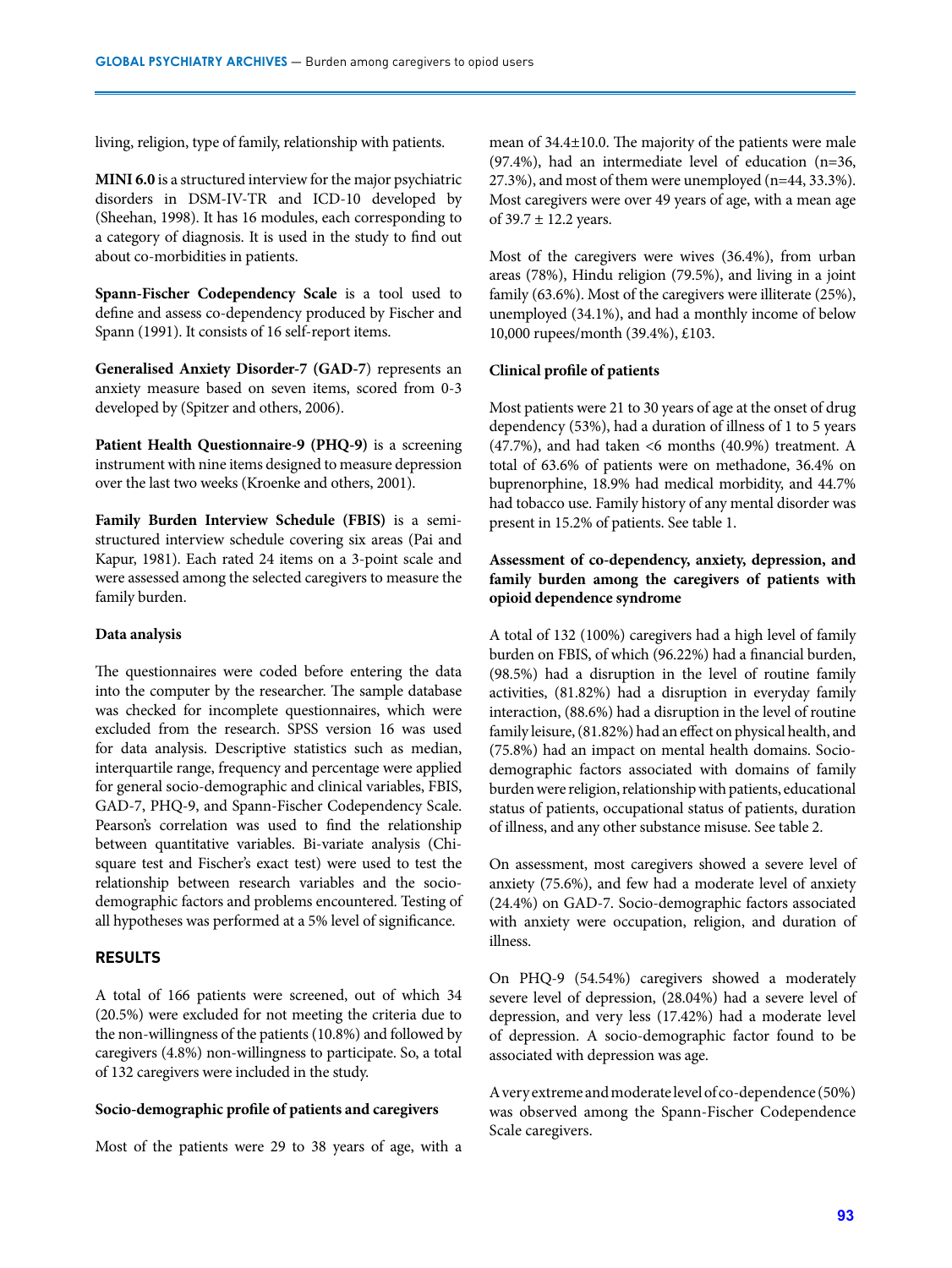| Sample characteristics                   | $(f)$ $(\%)$ |  |  |  |  |  |  |  |
|------------------------------------------|--------------|--|--|--|--|--|--|--|
| Caregivers age (years)                   | 32 (24.24)   |  |  |  |  |  |  |  |
| 18 years - 28 years                      | 30 (22.72)   |  |  |  |  |  |  |  |
| 29 years - 38 years                      | 27(20.46)    |  |  |  |  |  |  |  |
| 39years - 48 years                       | 43(32.58)    |  |  |  |  |  |  |  |
| Above 49 years                           | 5(3.80)      |  |  |  |  |  |  |  |
| <b>Educational status</b>                |              |  |  |  |  |  |  |  |
| Profession or honours                    | 27 (20.40)   |  |  |  |  |  |  |  |
| Graduate or postgraduate                 | 26 (19.70)   |  |  |  |  |  |  |  |
| Intermediate or post-high school diploma | 26 (19.70)   |  |  |  |  |  |  |  |
| High school certificate                  | 12 (9.10)    |  |  |  |  |  |  |  |
| Middle school certificate                | 3(2.30)      |  |  |  |  |  |  |  |
| Primary school certificate               | 33 (25.00)   |  |  |  |  |  |  |  |
| Illiterate                               | 12 (9.10)    |  |  |  |  |  |  |  |
| Occupation                               |              |  |  |  |  |  |  |  |
| Profession                               | 3(2.30)      |  |  |  |  |  |  |  |
| Semi-professional                        | 3(2.30)      |  |  |  |  |  |  |  |
| Clerical, shop owner, farmer             | 4(3.00)      |  |  |  |  |  |  |  |
| Skilled worker                           | 23 (17.40)   |  |  |  |  |  |  |  |
| Semi-skilled worker                      | 7(5.30)      |  |  |  |  |  |  |  |
| Unskilled worker                         | 8(6.10)      |  |  |  |  |  |  |  |
| Unemployed                               | 45 (34.10)   |  |  |  |  |  |  |  |
| Private sector                           | 30 (22.70)   |  |  |  |  |  |  |  |
| Family monthly income                    |              |  |  |  |  |  |  |  |
| Below ₹10,000                            | 52 (39.40)   |  |  |  |  |  |  |  |
| ₹10,001 - ₹20,000                        | 36 (27.30)   |  |  |  |  |  |  |  |
| ₹20,001- ₹30,000                         | 17 (12.90)   |  |  |  |  |  |  |  |
| Above ₹30,000                            | 21 (20.40)   |  |  |  |  |  |  |  |
| Area of living                           |              |  |  |  |  |  |  |  |
| Urban                                    | 103 (78.00)  |  |  |  |  |  |  |  |
| Rural                                    | 29 (22.00)   |  |  |  |  |  |  |  |
| Religion                                 |              |  |  |  |  |  |  |  |
| Hindu                                    | 105 (79.50)  |  |  |  |  |  |  |  |
| Muslim                                   | 26 (19.50)   |  |  |  |  |  |  |  |
| Others                                   | 1(8.00)      |  |  |  |  |  |  |  |

**Table 1:** Sociodemographic and clinical profile of caregiver and patient with opioid dependence syndrome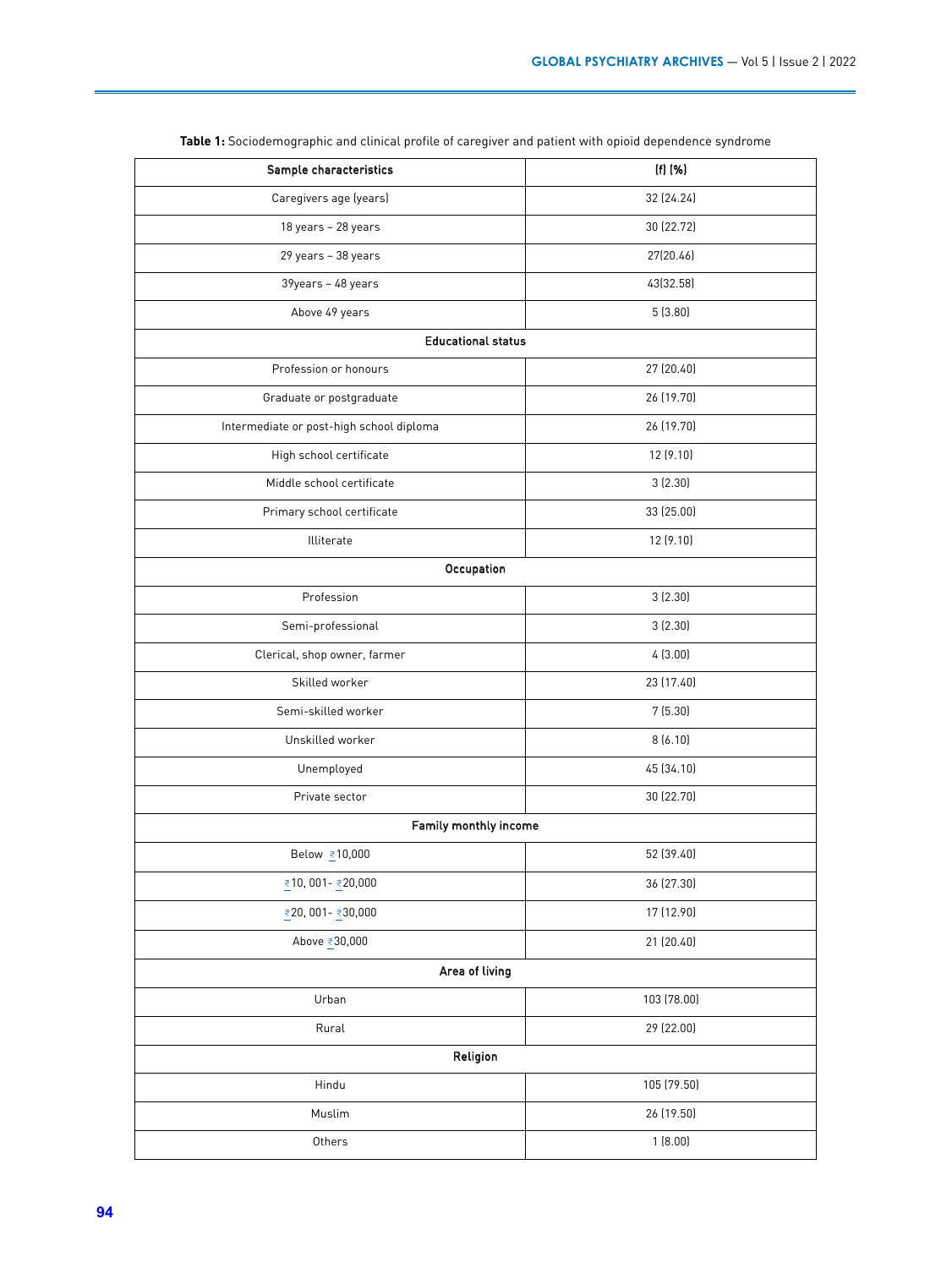| Type of family                           |             |  |  |  |  |  |
|------------------------------------------|-------------|--|--|--|--|--|
| Joint family                             | 84 (63.60)  |  |  |  |  |  |
| Nuclear family                           | 48 (36.40)  |  |  |  |  |  |
| Relationship with patient                |             |  |  |  |  |  |
| Father                                   | 28 (21.20)  |  |  |  |  |  |
| Mother                                   | 20 (15.20)  |  |  |  |  |  |
| Husband                                  | 2(1.50)     |  |  |  |  |  |
| Wife                                     | 48 (36.40)  |  |  |  |  |  |
| Brother                                  | 17 (12.90)  |  |  |  |  |  |
| Sister                                   | 8(6.10)     |  |  |  |  |  |
| Patient's age (years)                    |             |  |  |  |  |  |
| 18 years - 28 years                      | 39 (29.60)  |  |  |  |  |  |
| 29 years - 38 years                      | 52 (39.40)  |  |  |  |  |  |
| 39 years - 48 years                      | 29 (22.00)  |  |  |  |  |  |
| Above 49 years                           | 12 (9.10)   |  |  |  |  |  |
| Gender                                   |             |  |  |  |  |  |
| Male                                     | 128 (97.00) |  |  |  |  |  |
| Female                                   | 4(3.00)     |  |  |  |  |  |
| <b>Educational status</b>                |             |  |  |  |  |  |
| Profession or honours                    | 5(3.80)     |  |  |  |  |  |
| Graduate or postgraduate                 | 19 (14.40)  |  |  |  |  |  |
| Intermediate or post-high school diploma | 36 (27.30)  |  |  |  |  |  |
| High school certificate                  | 27 (20.50)  |  |  |  |  |  |
| Middle school certificate                | 16 (12.10)  |  |  |  |  |  |
| Primary school certificate               | 3(2.30)     |  |  |  |  |  |
| Illiterate                               | 26 (19.60)  |  |  |  |  |  |
| Occupation                               |             |  |  |  |  |  |
| Profession                               | 12 (9.10)   |  |  |  |  |  |
| Semi-professional                        | 1(8.00)     |  |  |  |  |  |
| Clerical, shop owner, farmer             | 2(1.50)     |  |  |  |  |  |
| Skilled worker                           | 35 (26.50)  |  |  |  |  |  |
| Semi-skilled worker                      | 17 (12.90)  |  |  |  |  |  |
| Unskilled worker                         | 20 (15.20)  |  |  |  |  |  |
| Unemployed                               | 44 (33.30)  |  |  |  |  |  |
| Private sector                           | 1(8.00)     |  |  |  |  |  |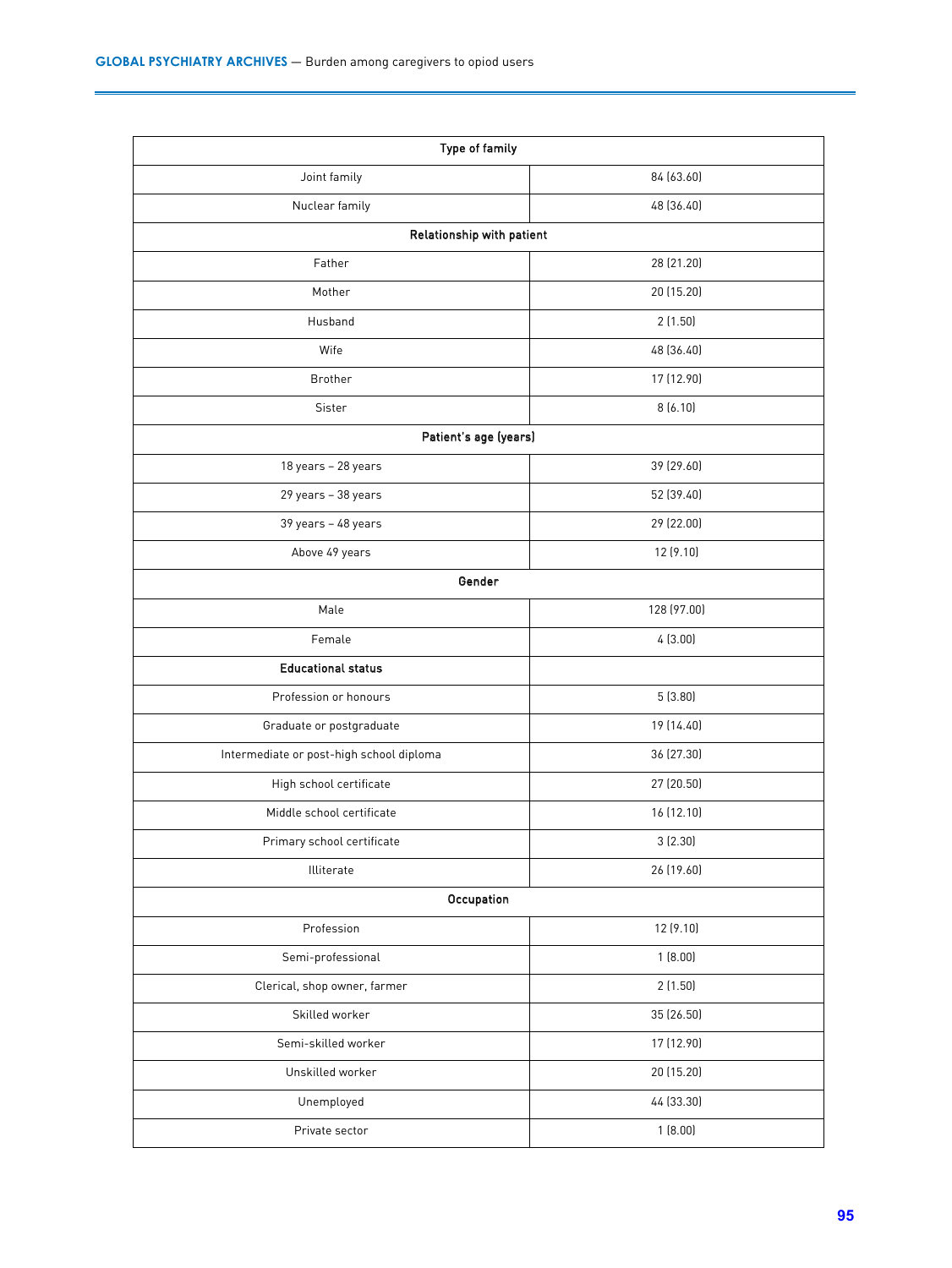| Family H/O psychiatric illness |             |  |  |  |  |  |  |  |
|--------------------------------|-------------|--|--|--|--|--|--|--|
| Yes                            | 20 (15.20)  |  |  |  |  |  |  |  |
| No                             | 112 (84.80) |  |  |  |  |  |  |  |
| <b>Duration of illness</b>     |             |  |  |  |  |  |  |  |
| $1 - 5$ years                  | 63 (47.70)  |  |  |  |  |  |  |  |
| $6 - 10$ years                 | 28 (25.00)  |  |  |  |  |  |  |  |
| More than 10 years             | 41 (30.30)  |  |  |  |  |  |  |  |
| Any other substance misuse     |             |  |  |  |  |  |  |  |
| Tobacco                        | 59 (44.70)  |  |  |  |  |  |  |  |
| Alcohol                        | 33 (25.00)  |  |  |  |  |  |  |  |
| Others                         | 40 (30.30)  |  |  |  |  |  |  |  |
| Age of onset of mental illness |             |  |  |  |  |  |  |  |
| Less than 20 years             | 42 (32.0)   |  |  |  |  |  |  |  |
| $21 - 30$ years                | 70 (53.00)  |  |  |  |  |  |  |  |
| $31 - 40$ years                | 15 (11.00)  |  |  |  |  |  |  |  |
| $41 - 50$ years                | 5(4.00)     |  |  |  |  |  |  |  |
| <b>Duration of treatment</b>   |             |  |  |  |  |  |  |  |
| < 6 months                     | 54 (40.9)   |  |  |  |  |  |  |  |
| 6 months - 1 years             | 28 (21.1)   |  |  |  |  |  |  |  |
| 1 years - 2 years              | 17 (13.0)   |  |  |  |  |  |  |  |
| > 2 years                      | 33 (25.0)   |  |  |  |  |  |  |  |
| Presence of medical morbidity  |             |  |  |  |  |  |  |  |
| Present                        | 25 (18.9)   |  |  |  |  |  |  |  |
| Absent                         | 107 (81.1)  |  |  |  |  |  |  |  |
| <b>Medication used</b>         |             |  |  |  |  |  |  |  |
| Methadone                      | 84 (63.6)   |  |  |  |  |  |  |  |
| <b>BPN</b> (Buprenorphine)     | 48 (36.4)   |  |  |  |  |  |  |  |

Socio-demographic factors associated with co-dependency were caregivers' age and relationship with the patient.

## **Association between co-dependency, anxiety, depression and family burden among caregivers of patients with opioid dependence syndrome**

A positive correlation was found between co-dependence and anxiety (r=0.216), co-dependence and depression (r=0.205), family burden and co-dependence (r=0.300),

anxiety and depression (r=0.300), family burden and anxiety (r=0.271), and family burden and depression (r=0.1).

Table 3 shows that there is mild positive correlation among co-dependency and anxiety by 0.21, co-dependency and depression by 0.0205, co-dependency and family burden by 0.300, anxiety and depression by 0.300, anxiety and family burden by 0.271 and depression and family burden by 0.1.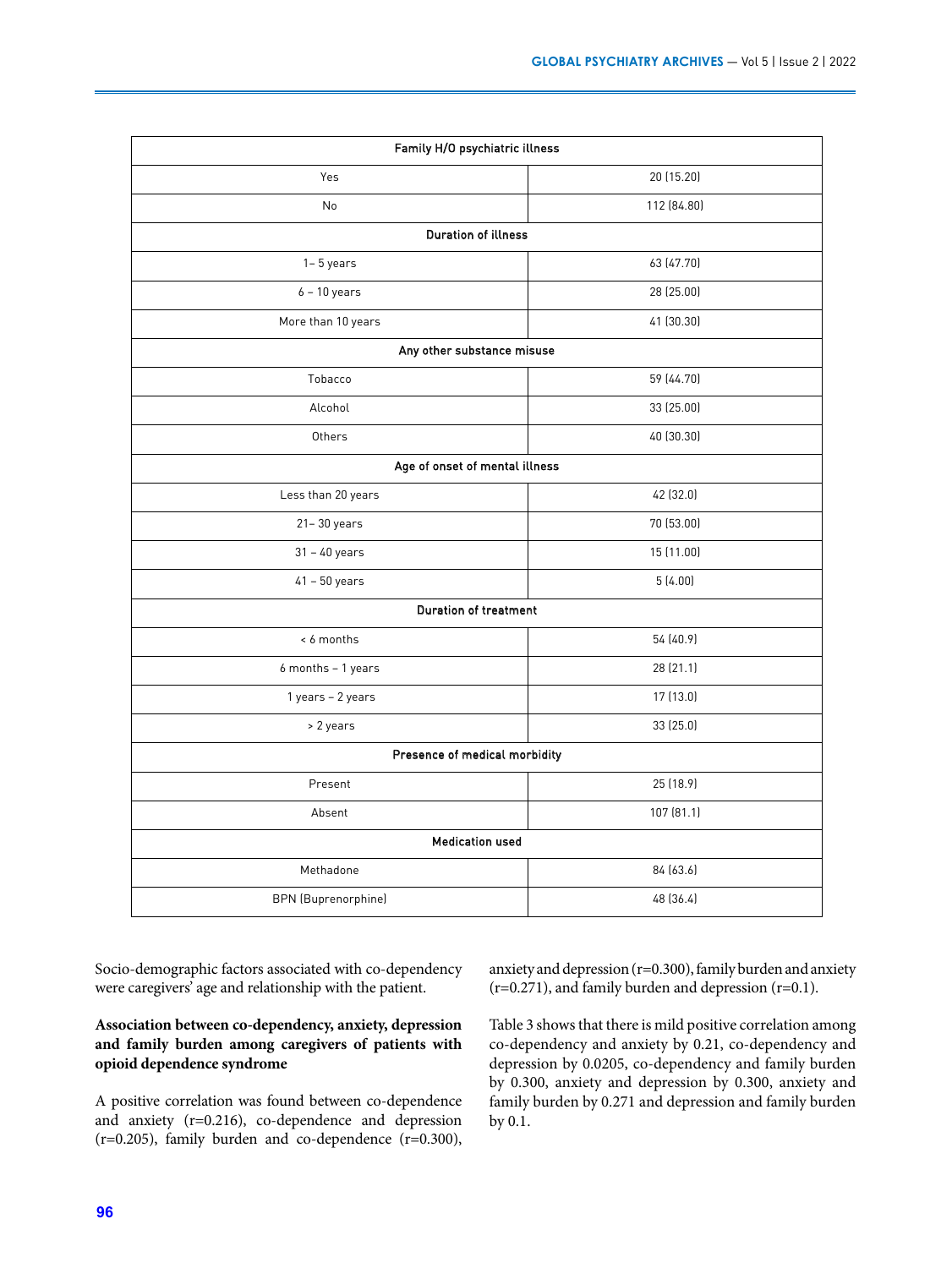**Table 2:** Assessment of co-dependency, anxiety, depression, family burden among caregivers of patients with opioid dependence syndrome. (n=132)

| S. No | Category                                          | f(%)         |
|-------|---------------------------------------------------|--------------|
| 1.    | Level of anxiety                                  |              |
|       | Mild anxiety $(0 - 7)$                            | 0(0.00)      |
|       | Moderate anxiety (11 - 15)                        | 32 (24)      |
|       | Severe anxiety (16 - 21)                          | 100 (75.60)  |
| 2.    | Level of depression                               |              |
|       | Minimal depression $(1 - 4)$                      | 0(0.00)      |
|       | Mild depression $(5 - 9)$                         | 0(0.00)      |
|       | Moderate depression (10 - 14)                     | 23 (17.42)   |
|       | Moderately severe depression (15 - 19)            | 72 (54.54)   |
|       | Severe depression (20 - 27)                       | 37 (28.04)   |
| 3.    | Level of co-dependency                            |              |
|       | Mild co-dependency (0 - 24)                       | 0(0.00)      |
|       | Moderate co-dependency (25 - 48)                  | 0(0.00)      |
|       | Severe co-dependency (49 -72)                     | 66(50.00)    |
|       | Very severe co-dependency (73 - 96)               | 66 (50.00)   |
| 4.    | Level of family burden (overall)                  |              |
|       | Less burden $[0 - 24]$                            | 0(0)         |
|       | More burden (25 - 48)                             | 132 (100.00) |
| 5.    | Level of family burden (domain wise)              |              |
| A     | Level of financial burden                         |              |
|       | Less burden $(0 - 6)$                             | 5(3.78)      |
|       | More burden (7 - 12)                              | 127 (96.22)  |
| B     | Level of routine family                           |              |
|       | Activity disruption                               |              |
|       | Less burden $(0 - 7)$                             | 2(1.50)      |
|       | More burden (8 - 14)                              | 130 (98.50)  |
| C     | Level of disruption in routine family leisure     |              |
|       | Less burden $[0 - 4]$                             | 15 (11.37)   |
|       | More burden (4 - 8)                               | 117 (88.63)  |
| D     | Level of disruption in routine family interaction |              |
|       | Less burden $[0 - 3]$                             | 24 (18.18)   |
|       | More burden $(3 - 6)$                             | 108 (81.82)  |
| E     | Level of effect on physical health on others      |              |
|       | Less burden $[0 - 2]$                             | 37 (28.03)   |
|       | More burden $[2 - 4]$                             | 95 (71.97)   |
| F.    | Level of effect on mental health on others        |              |
|       | Less burden $(0 - 2)$                             | 32 (24.24)   |
|       | More burden $(2 - 4)$                             | 100 (75.76)  |
|       |                                                   |              |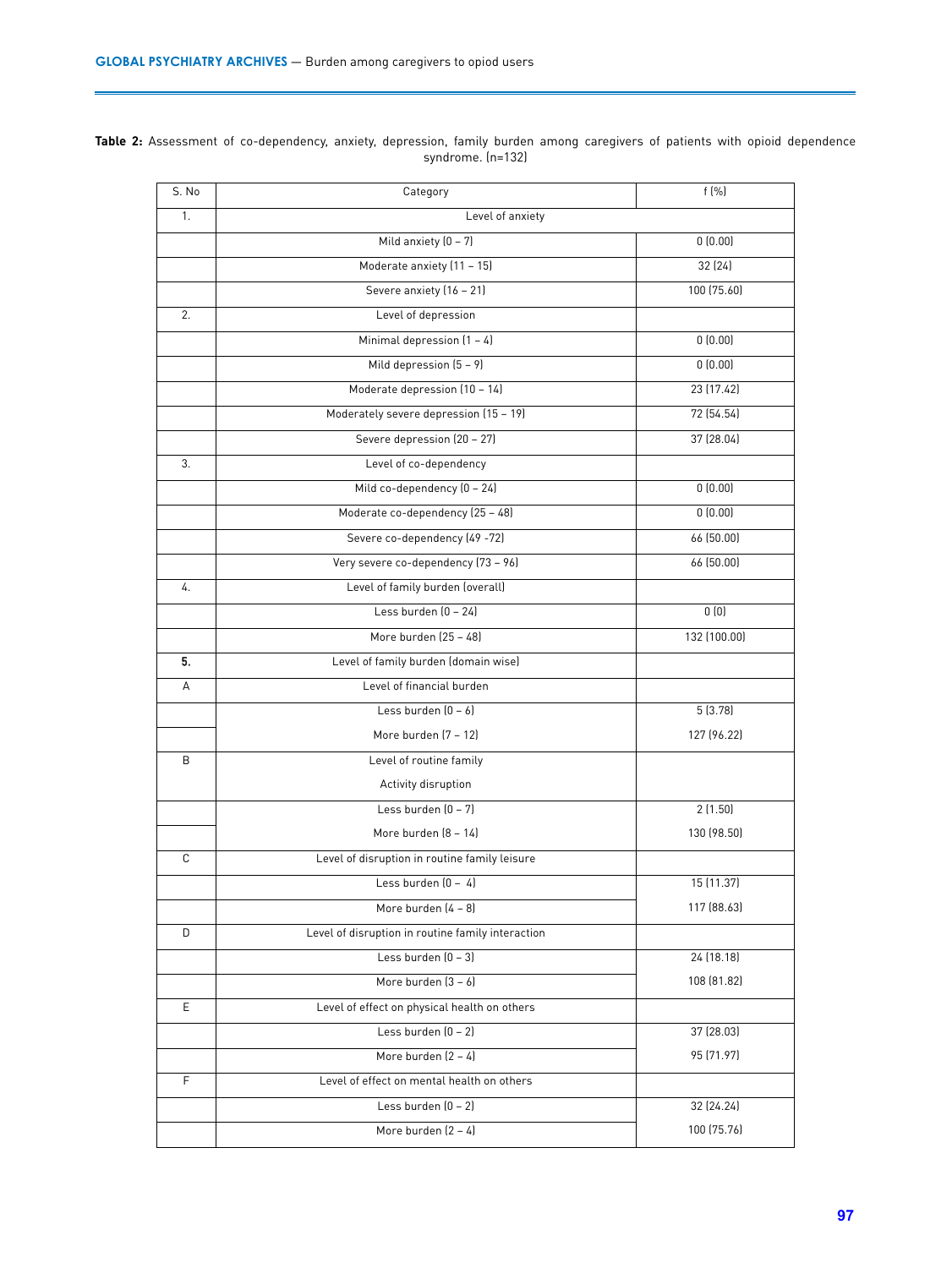| Correlation<br>Co-efficient   | Anxiety |           |       | Co-dependency | Depression |           | Financial<br>Burden |           | Routine<br>Activity | Family     | Family Leisure |            | Effect<br>on<br>physical health |           | Effect on Mental<br>health |           |
|-------------------------------|---------|-----------|-------|---------------|------------|-----------|---------------------|-----------|---------------------|------------|----------------|------------|---------------------------------|-----------|----------------------------|-----------|
|                               | Rho     | $\cdot$ P | Rho   | $\cdot$ P     | Rho        | $\cdot$ P | Rho                 | $\cdot$ P | Rho                 | $\cdot$ P' | Rho            | $\cdot$ P' | Rho                             | $\cdot$ P | rho                        | $\cdot$ P |
|                               |         |           |       | *             |            | *         |                     | *         |                     | *          |                | *          |                                 | *         |                            | ÷.        |
|                               |         | Value*    |       | Value         |            | Value     |                     | Value     |                     | Value      |                | Value      |                                 | Value     |                            | Value     |
| Anxiety                       |         |           | 0.216 | 0.013         | 0.300      | 0.000     | 0.106               | 0.224     | 0.145               | 0.097      | 0.211          | 0.015      | 0.239                           | 0.006     | 0.123                      | 0.164     |
| Co-dependency                 | 0.216   | 0.013     |       |               | 0.205      | 0.019     | 0.225               | 0.010     | 0.270               | 0.002      | 0.325          | 0.000      | 0.164                           | 0.060     | 0.045                      | 0.616     |
| Depression                    | 0.300   | 0.000     | 0.205 | 0.019         |            |           | 0.258               | 0.003     | 0.044               | 0.614      | 0.143          | 0.102      | 0.034                           | 0.702     | 0.119                      | 0.178     |
| Financial Burden              | 0.106   | 0.224     | 0.225 | 0.010         | 0.258      | 0.003     |                     |           | 0.205               | 0.019      | 0.418          | 0.000      | 0.395                           | 0.000     | 0.094                      | 0.287     |
| Family<br>Routine<br>Activity | 0.145   | 0.097     | 0.270 | 0.002         | 0.044      | 0.614     | 0.205               | 0.019     |                     |            | 0.392          | 0.000      | 0.072                           | 0.411     | 0.138                      | 0.118     |
| Family Leisure                | 0.211   | 0.015     | 0.325 | 0.000         | 0.143      | 0.102     | 0.418               | 0.000     | 0.392               | 0.000      |                |            | 0.339                           | 0.000     | 0.012                      | 0.894     |
| Effect on physical<br>health  | 0.239   | 0.006     | 0.164 | 0.060         | 0.034      | 0.702     | 0.395               | 0.000     | 0.072               | 0.411      | 0.339          | 0.000      |                                 |           | 0.052                      | 0.559     |
| Effect on Mental<br>health    | 0.123   | 0.164     | 0.045 | 0.616         | 0.119      | 0.178     | 0.094               | 0.287     | 0.138               | 0.118      | 0.012          | 0.894      | 0.052                           | 0.559     |                            |           |
| $*(n < 0.05)$                 |         |           |       |               |            |           |                     |           |                     |            |                |            |                                 |           |                            |           |

| <b>Table 3:</b> Level of correlation between co-dependency, anxiety, depression and family burden (n=132) |  |  |  |
|-----------------------------------------------------------------------------------------------------------|--|--|--|
|-----------------------------------------------------------------------------------------------------------|--|--|--|

 $*(p<0.05)$ 

## **Association between selected socio-demographic and clinical variables with co-dependency, anxiety, depression, and family burden among caregivers of patients with opioid dependence syndrome**

Duration of illness had a significant negative association with anxiety ( $r=-0.114$ ,  $p=0.046$ ) and depression ( $r=-$ 0.1814, p=0.037). The age of onset had a significant negative correlation with co-dependence (r=-0.17, p=0.061) and depression (r=-0.233, p=0.007). Higher patient's age had a significant negative correlation with depression (r=-0.175, p=0.044) and family burden (r=-0.235, p=0.06). Caregiver's age had a significant negative correlation with co-dependence (r=-0.219, p=0.011).

Additionally, we compared the co-dependency, anxiety, depression, family burden between caregiver who is the wife of the patient versus a caregiver who is other than a wife of the patient. See table 2.

A caregiver who is the wife of the patient had significantly higher level of very severe co-dependency, in comparison to a caregiver who is other than the wife of the patient. There were no other differences of statistical significance between the two groups.

| Supplementary Table 1: Correlation of selected socio-demographic and clinical variables with co-dependency, anxiety, depression and |  |
|-------------------------------------------------------------------------------------------------------------------------------------|--|
| family burden among caregivers of patients with ODS                                                                                 |  |

| Variables               |               | Anxiety  | Depression | <b>Family burden</b> |  |
|-------------------------|---------------|----------|------------|----------------------|--|
|                         | Co-dependency |          |            |                      |  |
| Caregiver's age         |               |          |            |                      |  |
| Rho                     | $-0.219$      | $-0.056$ | $-0.060$   | 0.053                |  |
| P-value                 | $0.011*$      | 0.526    | 0.494      | 0.380                |  |
| Patient's age           |               |          |            |                      |  |
| Rho                     | $-0.122$      | 0.018    | $-0.175$   | $-0.235$             |  |
| P-value                 | 0.163         | 0.830    | $0.044*$   | $0.006*$             |  |
| Age of onset of illness |               |          |            |                      |  |
| Rho                     | $-0.17$       | $-0.233$ | 0.124      | 0.045                |  |
| P-value                 | $0.016*$      | $0.007*$ | 0.15       | 0.606                |  |
| Duration of treatment   |               |          |            |                      |  |
| Rho                     | $-0.021$      | 0.083    | $-0.047$   | $-0.032$             |  |
| P-value                 | 0.811         | 0.339    | 0.059      | 0.715                |  |
| Duration of illness     |               |          |            |                      |  |
| Rho                     | $-0.0903$     | $-0.114$ | $-0.181$   | $-0.090$             |  |
| P-value                 | 0.304         | $0.046*$ | $0.037*$   | 0.304                |  |

 $*(p<0.05)$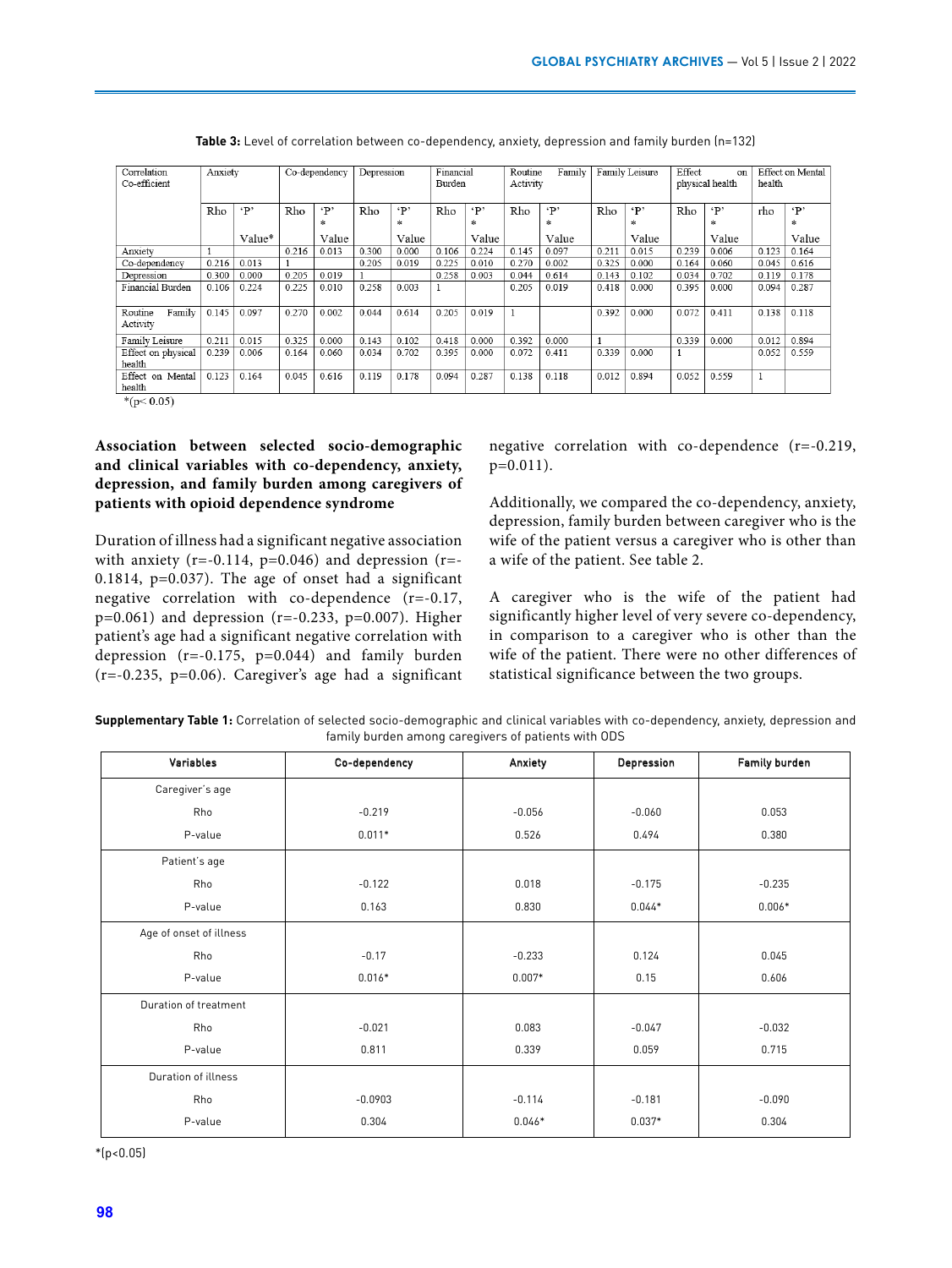| S.<br>No | Category                                             | Caregiver who is wife of<br>the patient | Caregiver who is other than<br>wife of the patient | <b>Test of</b><br>significance |
|----------|------------------------------------------------------|-----------------------------------------|----------------------------------------------------|--------------------------------|
| 1.       | Level of anxiety                                     |                                         |                                                    |                                |
|          | Mild anxiety $(0 - 7)$                               | $\overline{\phantom{a}}$                | $\overline{\phantom{a}}$                           |                                |
|          | Moderate anxiety (11 - 15)*                          | 08                                      | 24                                                 | 0.144                          |
|          | Severe anxiety (16 - 21)*                            | 40                                      | 60                                                 |                                |
| 2.       | Level of depression                                  |                                         |                                                    |                                |
|          | Minimal depression $(1 - 4)$                         | $\overline{\phantom{a}}$                | $\overline{\phantom{a}}$                           | -----                          |
|          | Mild depression $(5 - 9)*$                           | 0                                       | $\mathbf{1}$                                       |                                |
|          | Moderate depression (10 - 14)*                       | 14                                      | 22                                                 |                                |
|          | Moderately severe depression (15 - 19)               | $\overline{a}$                          | $\bar{a}$                                          |                                |
|          | Severe depression (20 - 27)*                         | 34                                      | 61                                                 |                                |
| 3.       | Level of co-dependency                               |                                         |                                                    |                                |
|          | Mild co-dependency (0 - 24)                          | $\sim$                                  |                                                    |                                |
|          | Moderate co-dependency (25 - 48)                     | $\overline{\phantom{a}}$                | $\overline{\phantom{a}}$                           |                                |
|          | Severe co-dependency (49-72)*                        | 15                                      | 51                                                 | < 0.0001                       |
|          | Very severe co-dependency (73 - 96)*                 | 41                                      | 25                                                 |                                |
| 4.       | Level of family burden (overall)                     |                                         |                                                    |                                |
|          | Less burden $[0 - 24]$                               | $\overline{\phantom{a}}$                | $\equiv$                                           | -------                        |
|          | More burden (25 - 48)                                | 48                                      | 84                                                 |                                |
|          | Level of family burden (domain wise)                 |                                         |                                                    |                                |
| A        | Level of financial burden                            |                                         |                                                    |                                |
|          | Less burden $[0 - 6]$                                | $\mathbf{1}$                            | 4                                                  | 0.653                          |
|          | More burden (7 - 12)                                 | 47                                      | 80                                                 |                                |
| в        | Level of routine family                              |                                         |                                                    |                                |
|          | activity disruption                                  |                                         |                                                    |                                |
|          | Less burden $(0 - 7)$                                | $\overline{2}$                          | 0                                                  | ----------                     |
|          | More burden (8 - 14)                                 | 48                                      | 82                                                 |                                |
| C        | Level of disruption in routine family<br>leisure     |                                         |                                                    |                                |
|          | Less burden $(0 - 4)$                                | 8                                       | $\overline{7}$                                     | 0.163                          |
|          | More burden $(4 - 8)$                                | 40                                      | 77                                                 |                                |
| D        | Level of disruption in routine family<br>interaction |                                         |                                                    |                                |
|          | Less burden $(0 - 3)$                                | 10                                      | 14                                                 | 0.640                          |
|          | More burden [3 - 6]                                  | 38                                      | $70\,$                                             |                                |
| E        | Level of effect on physical health on<br>others      |                                         |                                                    |                                |
|          | Less burden $(0 - 2)$                                | 13                                      | 24                                                 | 1.000                          |
|          | More burden (2 - 4)                                  | 35                                      | 60                                                 |                                |
| F        | Level of effect on mental health on<br>others        |                                         |                                                    |                                |
|          | Less burden (0 - 2)                                  | 10 <sup>°</sup>                         | 22                                                 | 0.533                          |
|          | More burden $(2 - 4)$                                | 38                                      | 62                                                 |                                |

**Supplementary table 2:** assessment of co-dependency, anxiety, depression, family burden between caregivers of patients with opioid dependence syndrome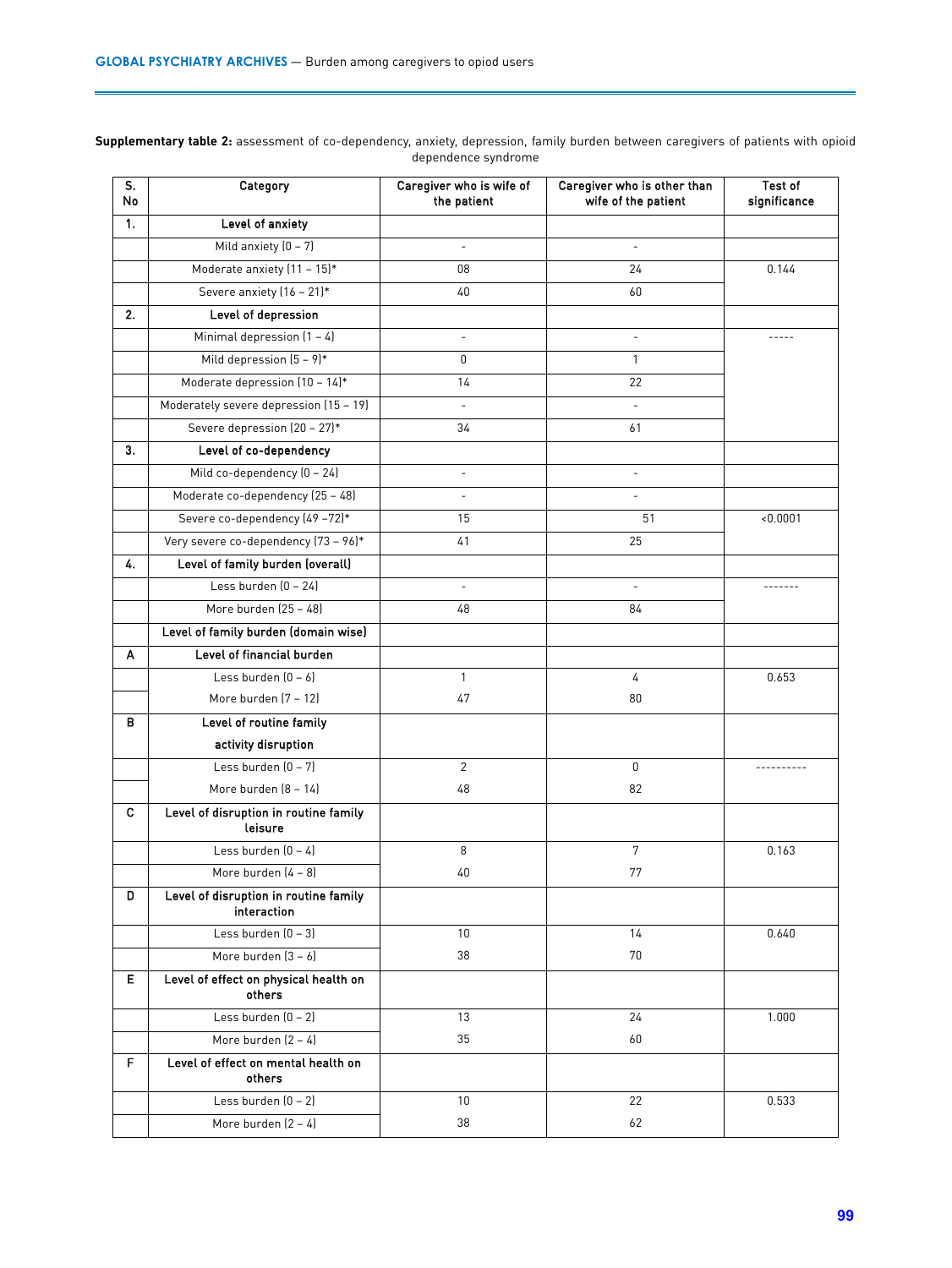A comparison of co-dependency, anxiety, depression, family burden among caregivers of patients with opioid dependence syndrome who are on OST versus those on methadone, was also done [Supplementary table 3].

Patients with opioid dependence syndrome who are on OST, had significantly lower-level burden related to "effect on physical health on others" domain of FBIS in comparison to those on methadone.

| Table 3: Assessment of co-dependency, anxiety, depression, family burden among caregivers of patients with opioid dependence syn- |  |                                                                       |  |  |  |  |  |
|-----------------------------------------------------------------------------------------------------------------------------------|--|-----------------------------------------------------------------------|--|--|--|--|--|
|                                                                                                                                   |  | drome who are on opiod substitution therapy versus those on methadone |  |  |  |  |  |

| S. No | Category                                             | Opioid dependence<br>syndrome who are on<br>0ST | Opioid dependence<br>syndrome who are<br>on methadone | Test of<br>significance (p<br>value) |
|-------|------------------------------------------------------|-------------------------------------------------|-------------------------------------------------------|--------------------------------------|
| 1.    | Level of anxiety                                     |                                                 |                                                       |                                      |
|       | Mild anxiety $[0 - 7]$                               | $\overline{\phantom{a}}$                        | ÷,                                                    |                                      |
|       | Moderate anxiety (11 - 15)*                          | 14                                              | 18                                                    | 0.399                                |
|       | Severe anxiety (16 - 21)*                            | 34                                              | 66                                                    |                                      |
| 2.    | Level of depression                                  |                                                 |                                                       |                                      |
|       | Minimal depression $(1 - 4)$                         | $\sim$                                          | ÷,                                                    | 0.956                                |
|       | Mild depression $(5 - 9)^*$                          | 8                                               | 15                                                    |                                      |
|       | Moderate depression $(10 - 14)^*$                    | 27                                              | 45                                                    |                                      |
|       | Moderately severe depression (15 - 19)               | $\sim$                                          | ÷,                                                    |                                      |
|       | Severe depression (20 - 27)*                         | 13                                              | 24                                                    |                                      |
| 3.    | Level of co-dependency                               |                                                 |                                                       |                                      |
|       | Mild co-dependency (0 - 24)                          | $\overline{\phantom{a}}$                        | $\overline{\phantom{a}}$                              |                                      |
|       | Moderate co-dependency (25 - 48)                     | $\bar{a}$                                       | ÷.                                                    |                                      |
|       | Severe co-dependency (49 -72)*                       | 24                                              | 42                                                    | 1.000                                |
|       | Very severe co-dependency (73 - 96)*                 | 24                                              | 42                                                    |                                      |
| 4.    | Level of family burden (overall)                     |                                                 |                                                       |                                      |
|       | Less burden $(0 - 24)$                               | $\sim$                                          | ÷.                                                    | -------                              |
|       | More burden (25 - 48)                                | 48                                              | 84                                                    |                                      |
|       | Level of bamily burden (domain wise)                 |                                                 |                                                       |                                      |
| A     | Level of financial burden                            |                                                 |                                                       |                                      |
|       | Less burden $(0 - 6)$                                | 0                                               | 5                                                     |                                      |
|       | More burden (7 - 12)                                 | 48                                              | 79                                                    |                                      |
| в     | Level of routine family                              |                                                 |                                                       |                                      |
|       | activity disruption                                  |                                                 |                                                       |                                      |
|       | Less burden $(0 - 7)$                                | $\mathbf 0$                                     | $\overline{2}$                                        | -------                              |
|       | More burden (8 - 14)                                 | 48                                              | 82                                                    |                                      |
| c     | Level of disruption in routine family leisure        |                                                 |                                                       |                                      |
|       | Less burden $(0 - 4)$                                | 10                                              | 74                                                    | 1.000                                |
|       | More burden (4 - 8)                                  | 5                                               | 43                                                    |                                      |
| D     | Level of disruption in routine family<br>interaction |                                                 |                                                       |                                      |
|       | Less burden $(0 - 3)$                                | 6                                               | 18                                                    | 0.245                                |
|       | More burden (3 - 6)                                  | 42                                              | 66                                                    |                                      |
| E     | Level of effect on physical health on others         |                                                 |                                                       |                                      |
|       | Less burden $(0 - 2)$                                | 24                                              | 24                                                    | 0.0002                               |
|       | More burden $(2 - 4)$                                | 13                                              | 60                                                    |                                      |
| F     | Level of effect on mental health on others           |                                                 |                                                       |                                      |
|       | Less burden (0 - 2)                                  | 11                                              | 21                                                    | 0.836                                |
|       | More burden (2 - 4)                                  | 37                                              | 63                                                    |                                      |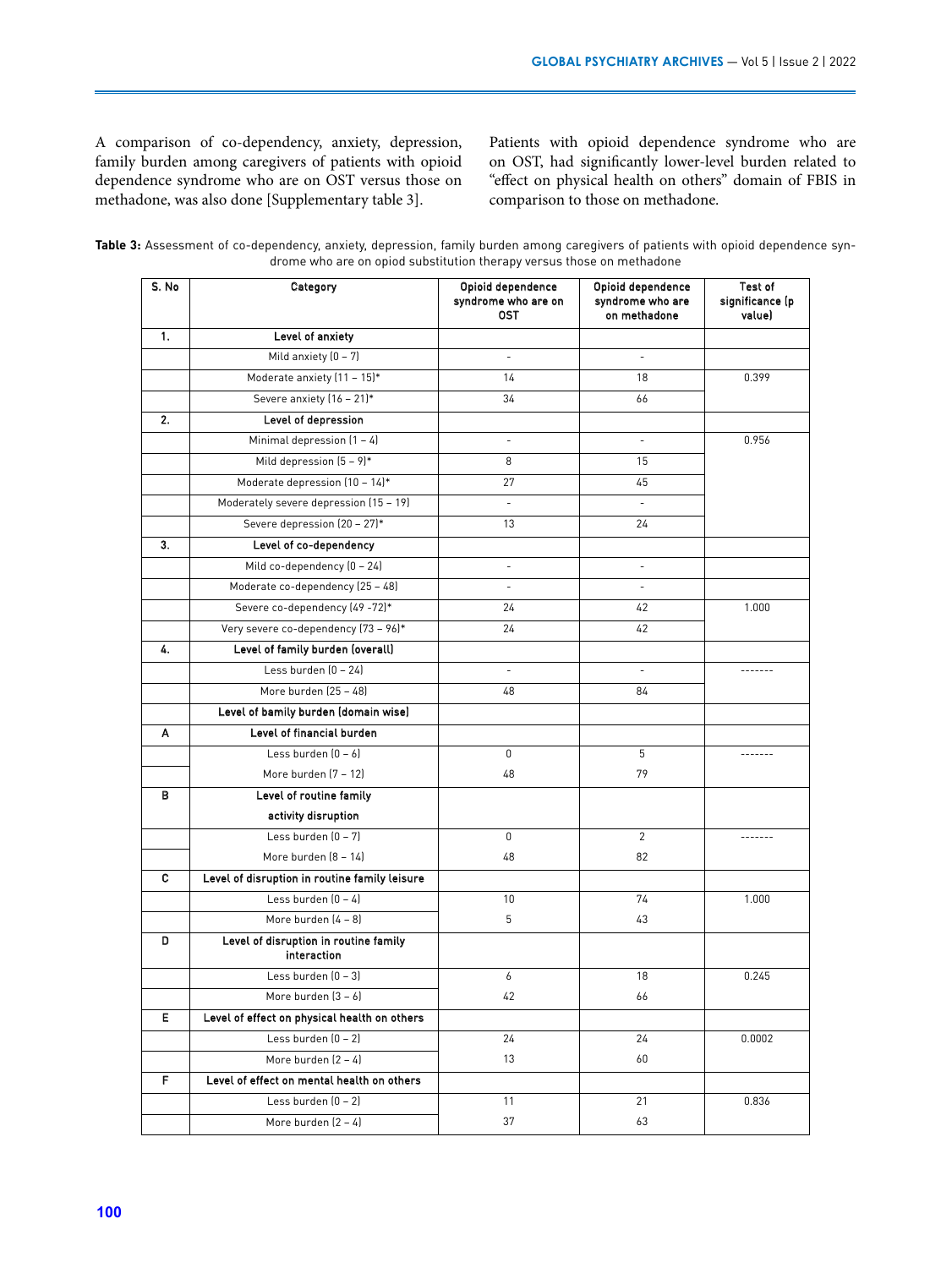### **DISCUSSION**

The current study included patient diagnosed with opioid dependence syndrome carried out over approximately three months, at a tertiary care centre in North India. Patients of other psychiatric illnesses were excluded, as the co-existence of other psychiatric illnesses would have affected the outcome of this study.

### **Socio-demographic and clinical profile**

Out of 132 patients in the study, most patients were males (97.4%). More than 300 hundred registered patients are taking treatment in the de-addiction and opioid substitution centre daily. Most males seek treatment for de-addiction, similar to many other studies in other parts of the country (Sarkar and others, 2013; Sharma and others, 2019).

In this study, most of the patients were Hindus, unemployed, and had no history of other substance misuse (except tobacco) apart from opioids (84.80%), which is similar to study conducted by (Sharma and others, 2019; Pradhan and others, 2012; Ahmad-Abadi and others, 2017). The mean age of onset of opioid use was 24.9± 6.9 years, and commonly had a dependency period of 1-5 years (47.70%). The majority of patients belonged to 28-38 years, similar to an Indian study (Sharma and others,2019). Though most of our subjects came from an urban background, most of them belonged to the lower class to the lower-middle-income group. In general, the demographic and clinical profile of the caregivers was similar to that reported in previous studies (Sarkar and others, 2013, Moore and others,2011, Sharma and others, 2019). The average family monthly income in India is ₹16,000; similarly, in our study, the majority of the caregivers had a family income below ₹10,000. Most of the caregivers were spouses, which was also reported in other Indian studies (Sharma and others, 2019; Pradhan and others, 2012; Ahmad-Abadi and others, 2017; Askian and others, 2018). In India, people often live in a joint family, unlike the western population, and shift to their family members and disrupt their daily activities. This leaves a heavy burden on caregivers, leaving them anxious and depressed (Moore and others, 2011).

## **Association of caregiver burden, co-dependency, depression, and anxiety**

For India and other developing countries, the drug dependence-related family burden is significant because of the common trend of living in joint families. The majority of caregivers in this study had high burden, and a similar result was found in other Indian studies (Mattoo and others, 2013; Choudhary, 2010; Kaur and others, 2018, Shekhawat and others, 2015). Our study found that the caregivers of patients with opioid dependence had a severe burden on all FBIS domains, similar to this study (Li and others, 2013). Higher scores indicate more strain in domains. The effect of mental health had a higher mean score (1.68±0.47) in this study, which was unexpected for studies in which significant financial burdens were reported more among all domains (Choudhary, 2016; Kaur and others, 2018; Shekhawat and others, 2015) it may be due to the high rate of depressive and anxiety symptoms in our study population.

Most of the caregivers in this study had severe codependency levels (50%). They had a mean co-dependency score of 72.5 ±4.6 which was observed by many other studies (Bortolon and others, 2016; Panaghi and others, 2016; Abadi-Ahmad, and others, 2017). In a country like India, there is a cultural belief that men should be the family's breadwinner, and probably this would have shifted the responsibility of caring for the sick to the caregivers. This might be the reason why we found a higher level of co-dependency among the females (wives) in our study.

Many research studies find that caregivers were suffering from depression and had a strong correlation with patients' substance abuse behaviour, similar to our study's finding (Pradhan and others, 2012; Marcon and others, 2012). It may be due to differences in the sociodemographic characteristics of the study participants. Most of the patients in this study had a severe level of anxiety (75.6%) and similar results were shown many pieces of research (Soni, Upadhyay, and Jain, 2017; Niazi and others, 2005). This study revealed that the caregiving burden was associated with depressive and anxiety symptoms. The similar findings were consistent with many prior studies that demonstrated that stress in family relationships arises when caregivers provide care for a family member with substance misuse (Li and others, 2013; Soni, Upadhyay and Jain, 2017; Niazi and others, 2005; Pradhan and others, 2012; Marcon and others, 2012). The stress included worry, anger, guilt, shame, financial strain, physical effects of stress, and a diminished quality of life and hopefulness. In this study majority of the caregivers with stress and burden also showed signs of dependency (Mattoo and others, 2013; Choudhary, 2010; Kaur and others, 2018, Shekhawat and others, 2015). This is possible because, in most the families, patients were the sole earning member of the family, and the majority of the caregivers were unemployed (Bortolon and others, 2016; Panaghi and others, 2016, Abadi-Ahmad and others, 2017; Choudhary, 2016; Kaur and others, 2018; Shekhawat and others, 2015).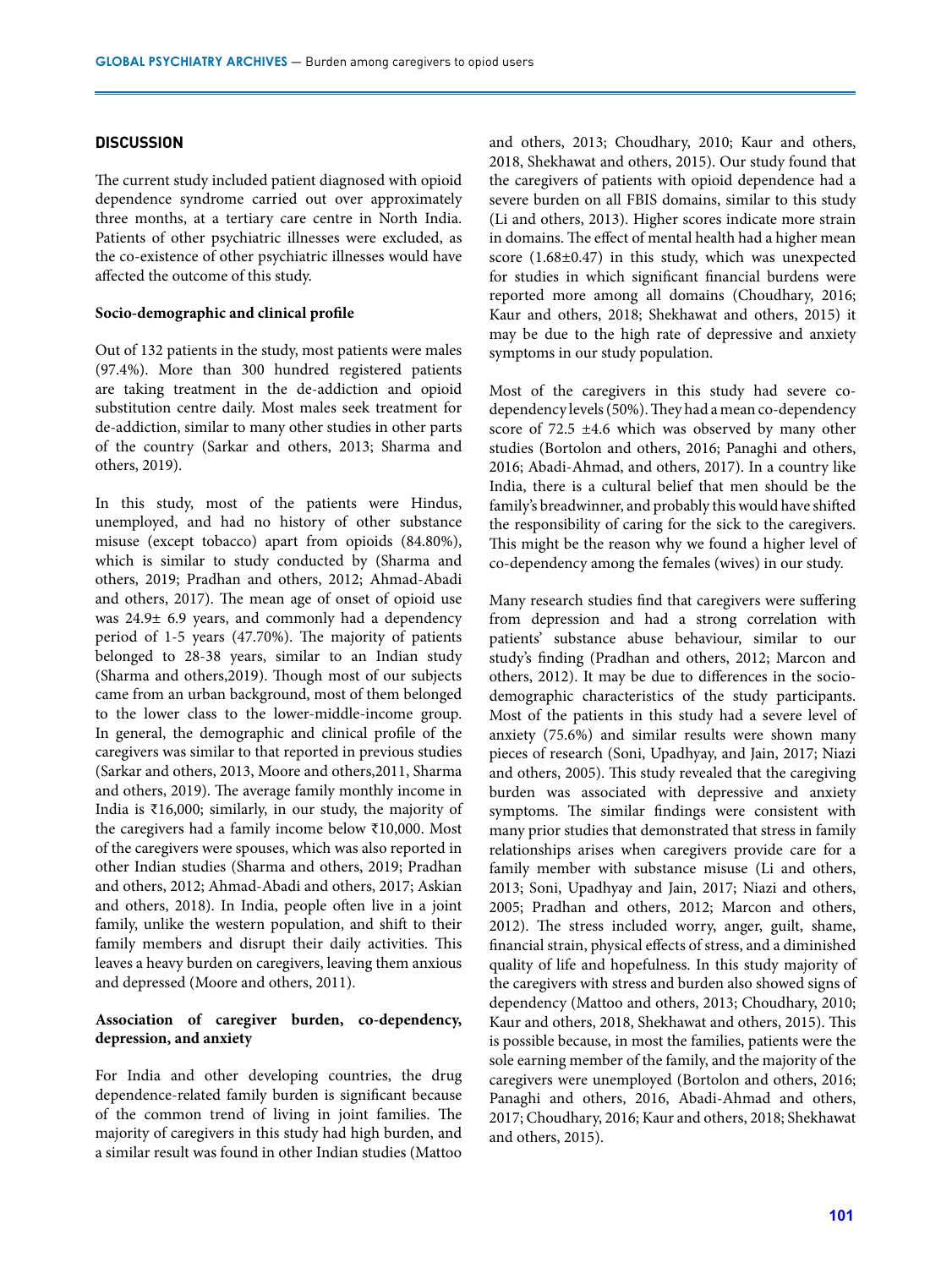## **LIMITATION**

There were several limitations to our study. The sample size was small and was recruited purposively from a tertiary care centre; therefore, it was hard to generalise the results to other treatment centres and drug users in the community. The other causes of burden (stressors, life events) have not been evaluated. Finally, all data was collected from a single caregiver, and multiple mediators were not assessed (coping, assessment, expressed feelings, and social support).

The results from this study have shown that the caregiver's scenario surrounding opioid dependents creates unnecessary suffering for them as a result of the effects of substance addiction. Also, all the research variables of the study were significantly correlated with each other. So, these data may be utilised in the clinical settings, where these variables should be diagnosed, and treatment programmes directed toward the caregivers of opioid abuse should include medical and psychological intervention.

## **CONCLUSIONS AND RECOMMENDATION**

Most caregivers of patients with opioid dependence syndrome report severe co-dependency, severe anxiety, moderately severe depression, and higher burden.

A significant association exists between depression, anxiety, co-dependency, and burden among the caregivers of patients with opioid dependence syndrome. There is an urgent need to establish appropriate care and effective treatment interventions for the caregivers to alleviate the impact of anxiety, depression, co-dependency, and burden on them. From the above findings, it is necessary to act on recommendations to alleviate the depressive symptoms, anxiety, burden, and co-dependency among caregivers to ease their psychological pain.

The study needs to be replicated on a large sample to validate and generalise its finding. A comparative study can be conducted on other substance dependence with opioid dependence.

Longitudinal cohort studies can identify the causes of substance dependence and their relationship with the caregivers.

## **DECLARATIONS**

**Concept**: first three authors; writing and editing manuscript: All authors.

### **Acknowledgements**: nil.

**Competing interest**: nil.

**Funding**: none.

**Informed consent**: informed consent was obtained from each participant before data collection.

**Ethical approval**: the study was approved by the academic committee of the King George's medical university, Lucknow, Uttar Pradesh, India.

### **REFERENCES**

Ahmad-Abadi FK, Maarefvand M, Aghaei H, Hosseinzadeh S, Abbasi M, Khubchandani J. Effectiveness of Satir-Informed Family-Therapy on the Codependency of Drug Dependents' Family Members in Iran: A Randomized Controlled Trial. J Evid Inf Soc Work. 2017 Jul-Aug;14(4):301-310. doi: 10.1080/23761407.2017.1331147. Epub 2017 Jun 23. PMID: 28644761.

Ambekar, A., Agrawal, A., Rao, R., Mishra, A.K., Khandelwal, S.K. (2019). The magnitude of substance use in India. New Delhi: Ministry of Social Justice and Empowerment, Government of India: on Behalf of the Group of Investigators for the National Survey on Extent and Pattern of Substance Use in India.

Askian, P., Krauss, S.E., Baba, M., Kadir, R.A. and Masoumian Sharghi, H. (2018). Recovering from codependence: A study of Iranian wives of persons with substance use disorder. Current Psychology, 40(1).

Bhowmick, P., Tripathi, B.M., Jhingan, H.P. and Pandey, R.M. (2001). Social support, coping resources, and codependence in spouses of individuals with alcohol and drug dependence. Indian Journal of Psychiatry, [online] 43(3), pp.219–224. Available at: https://www.ncbi.nlm.nih.gov/pmc/articles/PMC2956145/ [Accessed 20 Oct. 2021].

Biegel, D.E., Katz-Saltzman, S., Meeks, D., Brown, S., and Tracy, E.M. (2010). Predictors of Depressive Symptomatology in Family Caregivers of Women with Substance Use Disorders or Co-Occurring Substance Use and Mental Disorders. Journal of Family Social Work, 13(1), pp.25–44.

Bortolon, C.B., Moreira, T. de C., Signor, L., Guahyba, B.L., Figueiró, L.R., Ferigolo, M. and Barros, H.M.T. (2016). Six-Month Outcomes of a Randomised, Motivational Tele-intervention for Change in the Codependent Behavior of Family Members of Drug Users. Substance Use & Misuse, 52(2), pp.164–174.

Bush M, Caronna FB, Spratt SE. substance abuse and family dynamics, in: Friedman L, Fleming NF, Roberts DH, Hyman(eds). Source book of substance abuse and addiction. Williamsand Wilkins, Baltimore, 1996; 57-71 (17) (PDF) Family Burden in Opioid Dependence Syndrome in Tertiary Care Centre. Available from: [https://www.researchgate.net/](https://www.researchgate.net/publication/23660205_Family_Burden_in_Opioid_Dependence_Syndrome_in_Tertiary_Care_Centre) [publication/23660205\\_Family\\_Burden\\_in\\_Opioid\\_Dependence\\_](https://www.researchgate.net/publication/23660205_Family_Burden_in_Opioid_Dependence_Syndrome_in_Tertiary_Care_Centre) Syndrome in Tertiary Care Centre [accessed Apr 06 2022].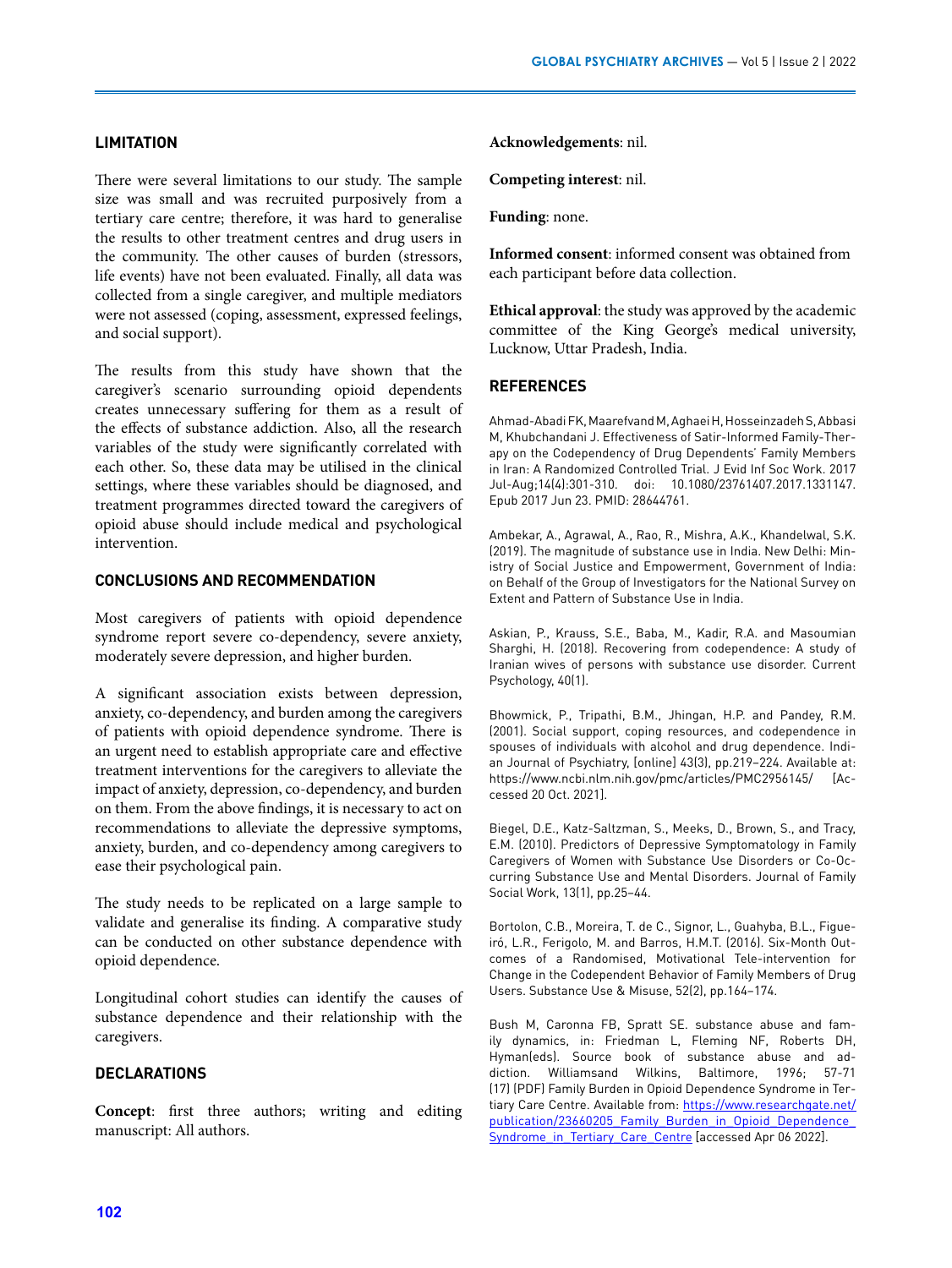Choudhary, M. (2016). A Qualitative Study to assess Perceived Burden among Caregivers of Client with Substance Dependence. International Journal of Nursing Education and Research, 4(2), p.169.

Fischer, J.L. and Spann, L. (1991). Measuring Co-dependency. Alcoholism Treatment Quarterly, 8(1), pp.87–100.

Friedman AS, Granick S, Bansfield S, Kriesher C, Schwatz A.The consequences of drug use/abuse for vocational career: a longitudinal study of a male urban African Sample. American journal of Drug and Alcohol Abuse 1996; 22(1): 57-73

Gupta, J., Mattoo, S.K., Basu, D. and Sarkar, S. (2014). Psychiatric Morbidity, Social Support, and Coping in Wives of Alcohol and Opioid Dependent Men. International Journal of Mental Health, 43(2), pp.81–94.

Jain, S., Shekhawat, B. and Solanki, H. (2017). Caregiver burden on wives of substance-dependent husbands and its correlates at a Tertiary Care Centre in Northern India. Indian Journal of Public Health, 61(4), p.274.

Kroenke, K., Spitzer, R.L. and Williams, J.B.W. (2001). The PHQ-9: Validity of a brief depression severity measure. Journal of General Internal Medicine, [online] 16(9), pp.606–613. Available at: [https://](https://www.ncbi.nlm.nih.gov/pmc/articles/PMC1495268/) [www.ncbi.nlm.nih.gov/pmc/articles/PMC1495268/](https://www.ncbi.nlm.nih.gov/pmc/articles/PMC1495268/).

Kronenberg, L.M., Goossens, P.J.J., van Busschbach, J.T., van Achterberg, T. and van den Brink, W. (2015). Burden and Expressed Emotion of Caregivers in Cases of Adult Substance Use Disorder with and Without Attention-Deficit/Hyperactivity Disorder or autism spectrum disorder. International Journal of Mental Health and Addiction, [online] 14(1), pp.49–63. Available at: https://www.ncbi.nlm.nih.gov/pmc/articles/PMC4710653/ [Accessed 3 Sep. 2019].

Kulsudjarit, K. (2004). Drug Problem in Southeast and Southwest Asia. Annals of the New York Academy of Sciences, 1025(1), pp.446–457.

Kaur A, Maheshwari S K, Sharma A. Trends and patterns of drug abuse in select population of Punjab in year 2016-201. Indian J Psy Nsg 2018;15:13-7

Li, L., Tuan, N.A., Liang, L.-J., Lin, C., Farmer, S.C. and Flore, M. (2013). Mental health and family relations among people who inject drugs and their family members in Vietnam. International Journal of Drug Policy, [online] 24(6), pp.545–549. Available at: https:// www.sciencedirect.com/science/article/pii/S095539591300100X [Accessed 20 Oct. 2021].

Mannelli, P. (2013). The burden of caring: Drug users & their families. The Indian Journal of Medical Research, [online] 137(4), pp.636–638. Available at: https://www.ncbi.nlm.nih.gov/pmc/articles/PMC3724243/.

Marcon, S.R., Rubira, E.A., Espinosa, M.M. and Barbosa, D.A. (2012). Quality of life and depressive symptoms among caregivers and drug-dependent people. Revista Latino-Americana de Enfermagem, 20(1), pp.167–174.

Mattoo SK, Nebhinani N, Kumar BN, Basu D, Kulhara P. Family burden with substance dependence: a study from India. Indian J Med Res. 2013 Apr;137(4):704-11. PMID: 23703337; PMCID: PMC3724250.

Moore, B.C., Biegel, D.E. and McMahon, T.J. (2011). Maladaptive Coping as a Mediator of Family Stress. Journal of Social Work Practice in the Addictions, 11(1), pp.17–39.

Niazi, R.S., Pervaiz, R., Minhas, F.A. and Najam, N. (2005). Locus of Control And Personality Traits Of Male Substance Abusers and Non-Abusers. [online] www.jpps.com.pk. Available at: http:// www.jpps.com.pk/article/locusofcontrolandpersonalitytraitsofmalesubstanceabusersandnonabusers\_2240.html [Accessed 20 Oct. 2021].

Pai, S. and Kapur, R.L. (1981). The Burden on the Family of a Psychiatric Patient: Development of an Interview Schedule. British Journal of Psychiatry, [online] 138(4), pp.332–335. Available at: https://www.cambridge.org/core/journals/the-british-journal-of-psychiatry/article/burden-on-the-family-of-a-psychiatric-patient-development-of-an-interview-schedule/0654618D-8238C2E05813345D27EB19D8 [Accessed 25 Oct. 2021].

Panaghi, L., Ahmadabadi, Z., Khosravi, N., Sadeghi, M.S. and Madanipour, A. (2016). Living with Addicted Men and Co-dependency: The Moderating Effect of Personality Traits. Addiction & Health, [online] 8(2), pp.98–106. Available at: https://www.ncbi. nlm.nih.gov/pmc/articles/PMC5115643/.

Panaghi, L., Ahmadabadi, Z., Khosravi, N., Sadeghi, M.S. and Madanipour, A. (2016). Living with Addicted Men and Co-dependency: The Moderating Effect of Personality Traits. Addiction & Health, [online] 8(2), pp.98–106. Available at: https://www.ncbi. nlm.nih.gov/pmc/articles/PMC5115643/.

Pradhan, S.N., Sharma, S.C., Shrestha, M.R. and Shrestha, S. (2012). A study of depression among patients of substance use disorder. Journal of Kathmandu Medical College, [online] 1(2), pp.96–99. Available at: https://jkmc.com.np/ojs3/index.php/journal/article/view/500 [Accessed 20 Oct. 2021].

Pradhan, S.N., Sharma, S.C., Shrestha, M.R. and Shrestha, S. (2012). A study of depression among patients of substance use disorder. Journal of Kathmandu Medical College, [online] 1(2), pp.96–99. Available at: https://jkmc.com.np/ojs3/index.php/journal/article/view/500 [Accessed 20 Oct. 2021].

Sarkar, S., Mattoo, S.K., Basu, D. and Gupta, J. (2013). Codependence in spouses of alcohol and opioid-dependent men. International Journal of Culture and Mental Health, 8(1), pp.13–21.

Sarkar, S., Mattoo, S.K., Basu, D. and Gupta, J. (2013). Codependence in spouses of alcohol and opioid-dependent men. International Journal of Culture and Mental Health, 8(1), pp.13–21.

Schuckit, M.A. (2016). Treatment of Opioid-Use Disorders. New England Journal of Medicine, 375(4), pp.357–368.

Sharma, A., Sharma, A., Gupta, S., and Thapar, S. (2019). Study of family burden in substance dependence: A tertiary care hospital-based study. Indian Journal of Psychiatry, [online] 61(2),